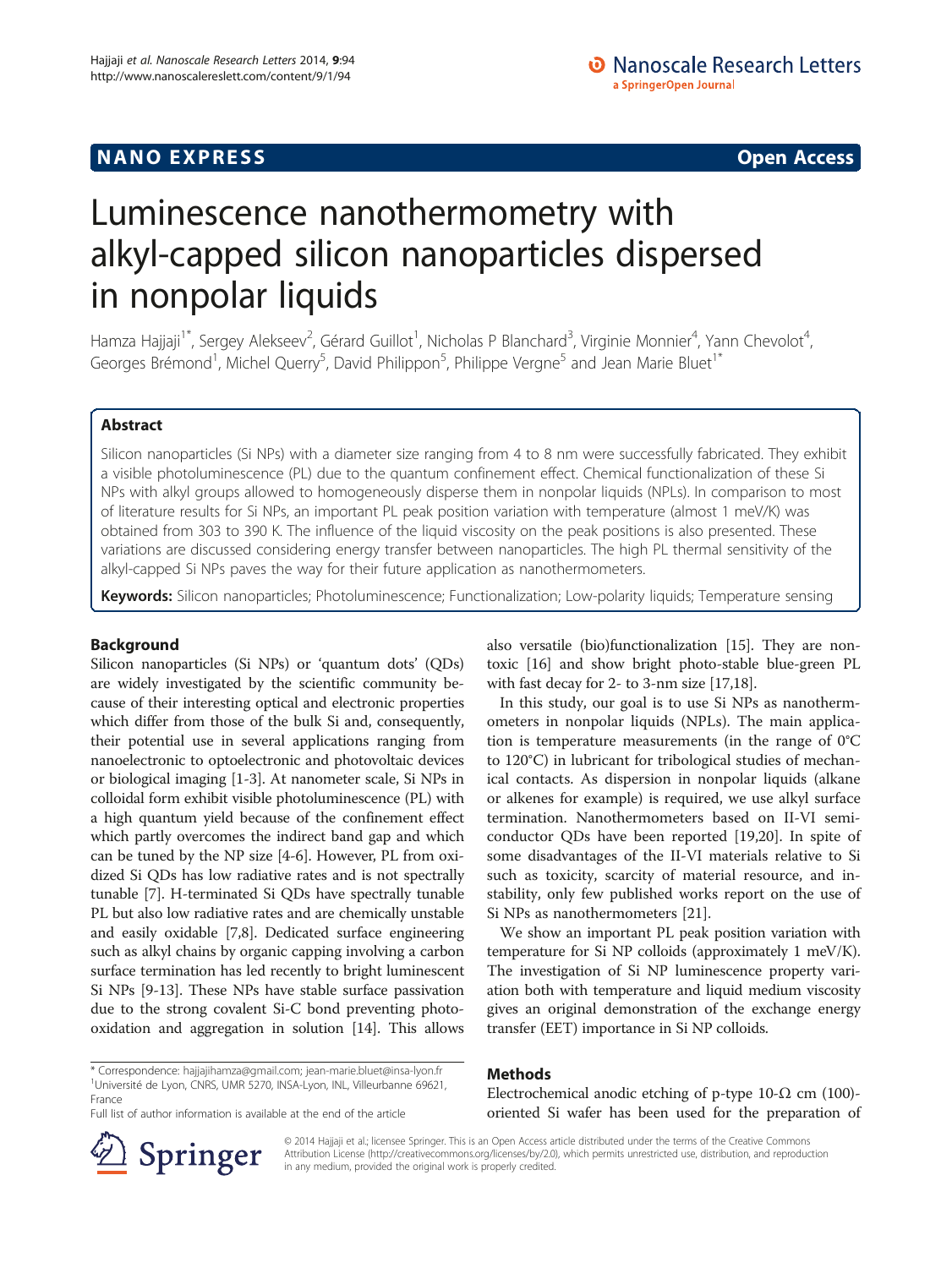nano-Si powder. Silicon substrate was etched in a solution containing 1:1 volume mixture of 48% hydrofluoric acid (HF) and anhydrous ethanol. The anodization was performed in a Teflon cell with a copper electrode as a backside contact. The counter electrode was made of platinum. Anodic current density was  $45 \text{ mA/cm}^2$  and etching time was 50 min. A permanent stirring of the etching solution was applied in order to evacuate hydrogen bubbles formed during the etching process. After the etching, a highly porous network constituted of numerous interconnected nanocrystals was formed. The sample was washed with anhydrous ethanol several times, dried in ambient air, and then scratched out from the wafer.

Thermal hydrosilylation approach was used for the grafting of octadecyl groups  $(-C_{18}H_{37})$  onto the surface of the Si NPs. As exposition of highly porous Si to ambient air results in its oxidation, the surface oxide was removed using a 5% solution of HF in EtOH just before the hydrosilylation. The residues of acid were washed out by anhydrous EtOH (under centrifugation). The oxide-free porous Si powder (covered by  $SiH<sub>x</sub>$ ) was transferred in a glass test tube with septum cup and dried under vacuum in order to remove excess EtOH. Then, 1.5 mL of neat 1 octadecene was added, and the reaction mixture was stirred under nitrogen atmosphere at 150°C for 16 h. At the end of this step, the surface of Si NPs is mainly covered by alkyl chains due to the hydrosilylation reaction. To work up the reaction mixture, it was cooled to room temperature; the precipitate was settled by centrifugation (10 min at  $1,000 \times g$ ) and washed three times with *n*-pentane. Then, the precipitate was sonicated for 30 min in  $n$ pentane, and the supernatant of the centrifugation of the resulted slurry was taken. Drying of the supernatant in ambient air resulted in approximately 10 mg of waxy brown residue, which is easily redispersible in NPLs and which was used for further PL studies.

Transmission electron microscopy (TEM) was used to characterize the morphology and the size distribution of the Si NPs. A droplet of the colloidal solution was deposited on a Cu grid covered by an amorphous carbon film (ultrathin carbon <3 nm). After solvent evaporation, the observation was done using a Topcon EM-002B high-resolution transmission electron microscope operating at 200 kV (Topcon Corporation, Tokyo, Japan).

Particles size distribution of the final solution was also measured by dynamic light scattering (DLS) technique using a Zetasizer Nano Series instrument from Malvern Instruments Ltd. (Worcestershire, UK).

Transmittance Fourier transform infrared (FTIR) spectra of Si NPs were recorded in between KBr pellets in the 400- to 4,000-cm<sup>-1</sup> spectral range at 300 K using a Bruker Vertex 80 spectrometer (Bruker Optik GmbH, Ettlingen, Germany) before and after the functionalization step.

The PL steady state measurements of Si NPs were performed by means of a FLS920 Series fluorescence spectrometer from Edinburgh Instruments (Livingston, UK). A 450-W Xe900 continuous xenon arc lamp with optimal spectral range extending from 250 to 1,000 nm was used as the excitation source. Excitation and emission beam lights are dispersed by a single-grating monochromator blazed at 500 nm. All spectra were corrected automatically by the transfer function of the instrument. The temperature was varied using a Peltier module between 303 and 383 K. Hellma UV transparent quartz cuvettes (Hellma GmbH & Co. KG, Müllheim, Germany) were used with typical liquid volumes of 1.5 mL.

#### Results and discussion

Figure [1A](#page-2-0) shows a TEM image of Si powder suspended in ethanol after two size selection steps: (i) ultrasonic bath at 37 kHz for 10 min in order to separate aggregates and (ii) 10 min of centrifugation at  $1,500 \times g$ . Monocrystalline Si NPs are observed with a lattice space of 0.31 nm corresponding to the Si (111) plane. Their diameter is mainly ranging from 4 to 8 nm with the presence of few smaller and larger NPs. This size distribution has been confirmed on functionalized Si NPs dispersed in squalane by DLS measurement (Figure [1](#page-2-0)B). We observe an almost monodisperse size distribution centered at 7 nm with a standard deviation of 2 nm. The efficiency of the functionalization step (Si- $C_{18}H_{37}$ ) has been checked by FTIR analysis of Si NPs before and after reaction. As can be deduced from Figure [2,](#page-2-0) the surface of initial Si NPs is mainly covered by a native oxide layer giving a large characteristic  $SiO<sub>2</sub>$  band (Si-O-Si symmetric and asymmetric stretching mode) centered at 1,100 cm−<sup>1</sup> . Nevertheless, the presence of H at the surface is also clearly evidenced by  $SiH<sub>x</sub>$  waging and rolling modes around 650 cm<sup>-1</sup>, O<sub>y</sub>-SiH<sub>x</sub> waging around 850 cm<sup>-1</sup>, SiH<sub>x</sub> stretching modes at 2,090 cm<sup>-1</sup>, and O<sub>y</sub>-SiH<sub>x</sub> stretching around 2,230 cm<sup>-1</sup>. After the functionalization, (i) the  $SiO<sub>2</sub>$  band is no longer detected which confirms the success of the HF washing step to remove the oxide layer, and (ii) the different Si-H and O-Si-H related bands disappear. At the same time, characteristic bands of  $v_{\text{as}}$  (CH<sub>3</sub>) at 2,962 cm<sup>-1</sup>,  $v_{\text{as}}$  (CH<sub>2</sub>) at 2,925 cm<sup>-1</sup>,  $v_{\text{s}}$  (CH<sub>2</sub>) at 2,853 cm<sup>-1</sup>, and  $\delta$  (CH<sub>2</sub>) at 1,467 cm<sup>-1</sup> rise. These data prove the efficient replacement of the Si-H and Si-O bonds by the alkyl chains  $(C_{18}H_{37})$ . After this essential step that leads to a good dispersion of the Si NPs in nonpolar liquid, their luminescence properties were studied.

Figure [3](#page-2-0) shows temperature-dependent fluorescence spectra of Si NP colloidal suspension in squalane with a concentration C equal to 1 mg/mL. Excitation energy is fixed at the maximum of the excitation spectra (3.94 eV).

The PL intensity of the Si NPs decreases in the chosen temperature range (from 303 to 383 K). In static conditions, this intensity variation can be used to design a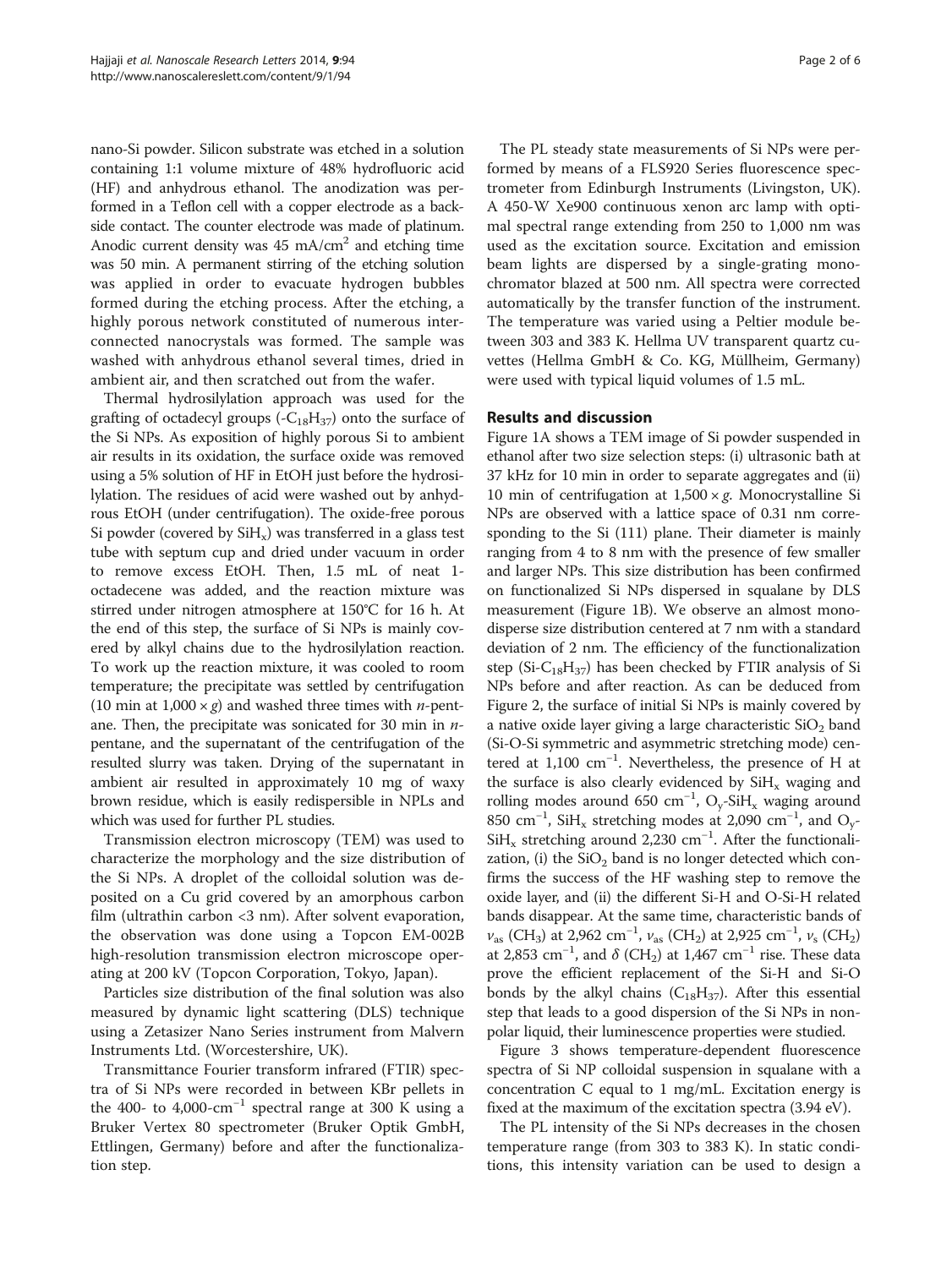<span id="page-2-0"></span>

sensitive temperature sensor, but many other parameters can influence the PL intensity in dynamic conditions of a mechanical contact (concentration gradient in the lubricant, pressure variation, nanoparticle flows, etc.). As already published [\[19](#page-5-0)], a more intrinsic parameter related to the PL intensity is the PL lifetime. Here we focus on the PL peak position. Clearly, in Figure 3, we can see that due to heating, PL spectra of Si NPs move towards smaller emission energy. Figure [4](#page-3-0) describes this evolution of the temperature-dependent PL peak position of Si NPs in squalane and in octadecene. Both are compared to the band gap variation of the bulk Si in the same temperature range obtained from the Varshni model [[22](#page-5-0)]. From our measurements, significant linear red shifts were extracted with a slope equal to −0.63 meV/K (0.28 nm/K) and −0.91 meV/K (0.39 nm/K) in octadecene and squalane, respectively. As evidenced from Figure [4,](#page-3-0) the temperature dependence of our NP fluorescence energy is much more important than the bulk material band gap variation (three times for Si NPs in octadecene and four times for NPs in squalane). Several experiments

have reported on the temperature dependence of PL matrix-embedded (ME) Si NPs [[23,24](#page-5-0)]. They concluded that the blueshift of the PL peak position with decreasing temperature behaves similarly to that of bulk silicon, i.e., the PL blueshift decreases by about 50 meV when the temperature drops from 300 down to 3 K. Near 300 K, the variation is almost linear with a maximal slope below 0.3 meV/K. As reported by Chao et al. [[25](#page-5-0)], upon vacuum ultraviolet excitation of alkylated Si nanocrystallites, intense blue and orange emission bands were found simultaneously. Both peak positions are shifted to longer wavelengths as the temperature increases from 8 K to room temperature: the orange peak position shifts from  $600 \pm 2$  to  $630 \pm 2$  nm. They suggest that this results from the population of localized tail states formed by the disordered potential at the surface [[26\]](#page-5-0) due to the surface roughness and variations in surface stoichiometry. A recent study by Kůsová et al. [[27](#page-5-0)] on free-standing (FS) Si nanocrystals obtained from electrochemical anodization has shown a considerably higher blueshift of the emission: 200 meV from 300 down to 4 K



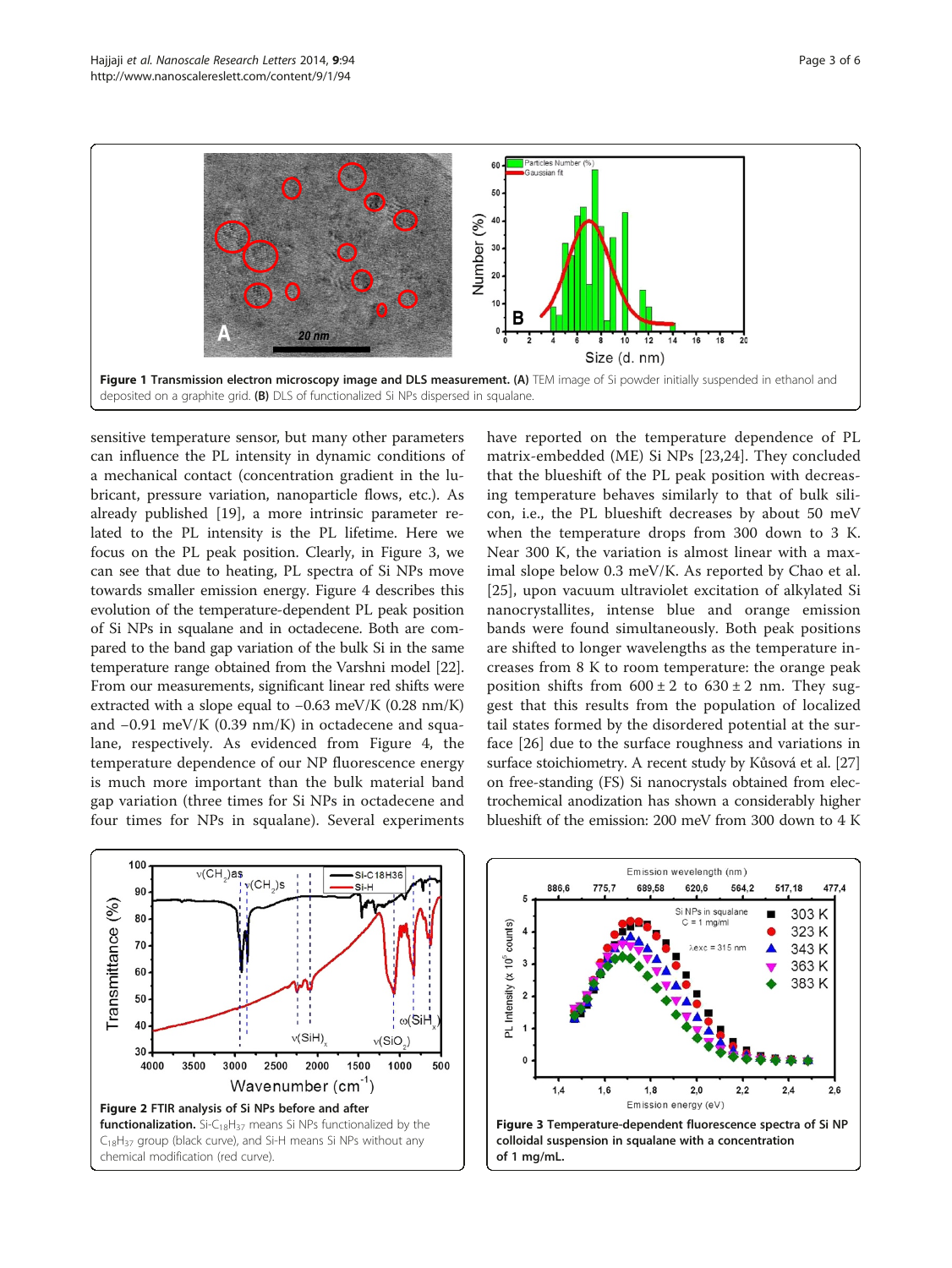<span id="page-3-0"></span>

with a variation at 300 K of around −1 meV/K which is close to our results for Si NPs in NPLs. Kůsová et al. [[27](#page-5-0)] explained the difference in the shift between FS and ME NPs by the presence of compressive strain in ME NPs which is absent in the case of FS NPs. This explanation is supported by the consideration of a strongly enhanced thermal expansion coefficient for Si NPs ( $9.10^{-6}$  K<sup>-1</sup> instead of 2.10<sup>-6</sup> K<sup>-1</sup> for the bulk material). Nevertheless, in another recent work, size-purified plasma-synthesized Si NPs have been studied in the form of pure nanocrystal films and in the form of nanocomposite of Si NPs embedded in polydimethylsiloxane (PDMS) [\[28](#page-5-0)]. Strong compressive strain by an oxide matrix cannot be considered in this case. The quantitative deviation of the PL energy  $E$ with temperature  $(dE/dT)$  for both Si NP samples was found to be the same. A small deviation in comparison with the bulk material is shown in this work with a maximal variation at 300 K of −0.4 meV/K for the smallest NPs (3.2-nm diameter) still far from the −0.9 meV/K obtained in the current work. Furthermore, this deviation is decreasing with the nanoparticle diameter. As our nanoparticle has an average diameter of 7 nm, our results differ from those of the reference [\[28\]](#page-5-0). The main difference may lie in the fact that the size distribution is a little scattered which can be at the origin of the important red shift observed when increasing temperature.

The Brownian motion of the NPs in the suspension increases with temperature; at the same time, their mobility also increases as the viscosity of the NPL strongly decreases. This leads to an enhanced probability of energy transfer between NPs in close vicinity. The Förster resonant energy transfer (FRET) of NPs with different sizes strongly depends on the distance  $D$  between two particles (approximately  $D^{-6}$ ) [\[29](#page-5-0)]. When the dynamic<br>viscosity of the liquid decreases it leads to bigh ERET viscosity of the liquid decreases, it leads to high FRET

probability for small NPs (approximately 4 nm in diameter) with larger band gaps toward big NPs (approximately 9 nm in diameter) having smaller band gaps. Thus, the small NPs are optically inactive from the photo-stimulated emission point of view. Therefore, the probability of the radiative recombination of the photo-excited charge carriers in the smaller NPs is considerably reduced. Consequently, large NPs become optically active and give their contribution in the PL spectrum, resulting in the observed red shift. This mechanism explains the high PL peak variation found in squalane (−0.91 meV/K). Indeed, from 303 to 383 K, the dynamic viscosity of squalane decreases by a 7.5 factor, from 22.6 to 3 mPa.s.

In order to assess this mechanism, we have measured the PL peak position as a function of liquid viscosity. Alkyl-capped Si NPs dispersed in five different liquids (decene, octadecene, SII\_1 (mixture of octadecene and squalane with volume ratio of 0.45 and 0.55, respectively), SIII\_1 (mixture of octadecene and squalane with volume ratio of 0.26 and 0.74, respectively), and squalane) with a concentration of 1 mg/mL were prepared. The dynamic viscosities of the liquids are respectively 0.73, 4, 12.3, 17.5, and 31.2 mPa.s at 25°C. Figure 5 shows the evolution of the PL peak position as a function of the dynamic viscosity of the liquids at 300 K. We clearly observe an almost linear red shift of 60 meV from squalane to decene.

Thus, a question arises: does the observed red shift of the PL peak position with temperature result from a variation of viscosity or from the intrinsic properties of the Si NPs (thermal dilation, electron-phonon interaction)?

To answer this question, we looked for a point of same viscosity for two different liquids: at 368 K, the dynamic viscosity of squalane (3.6 mPa.s) is equal to the dynamic viscosity of octadecene at 303 K. The PL peak position of Si NPs is equal to 1.702 eV in octadecene at 303 K and is equal to 1.68 eV in squalane at 368 K. Therefore,

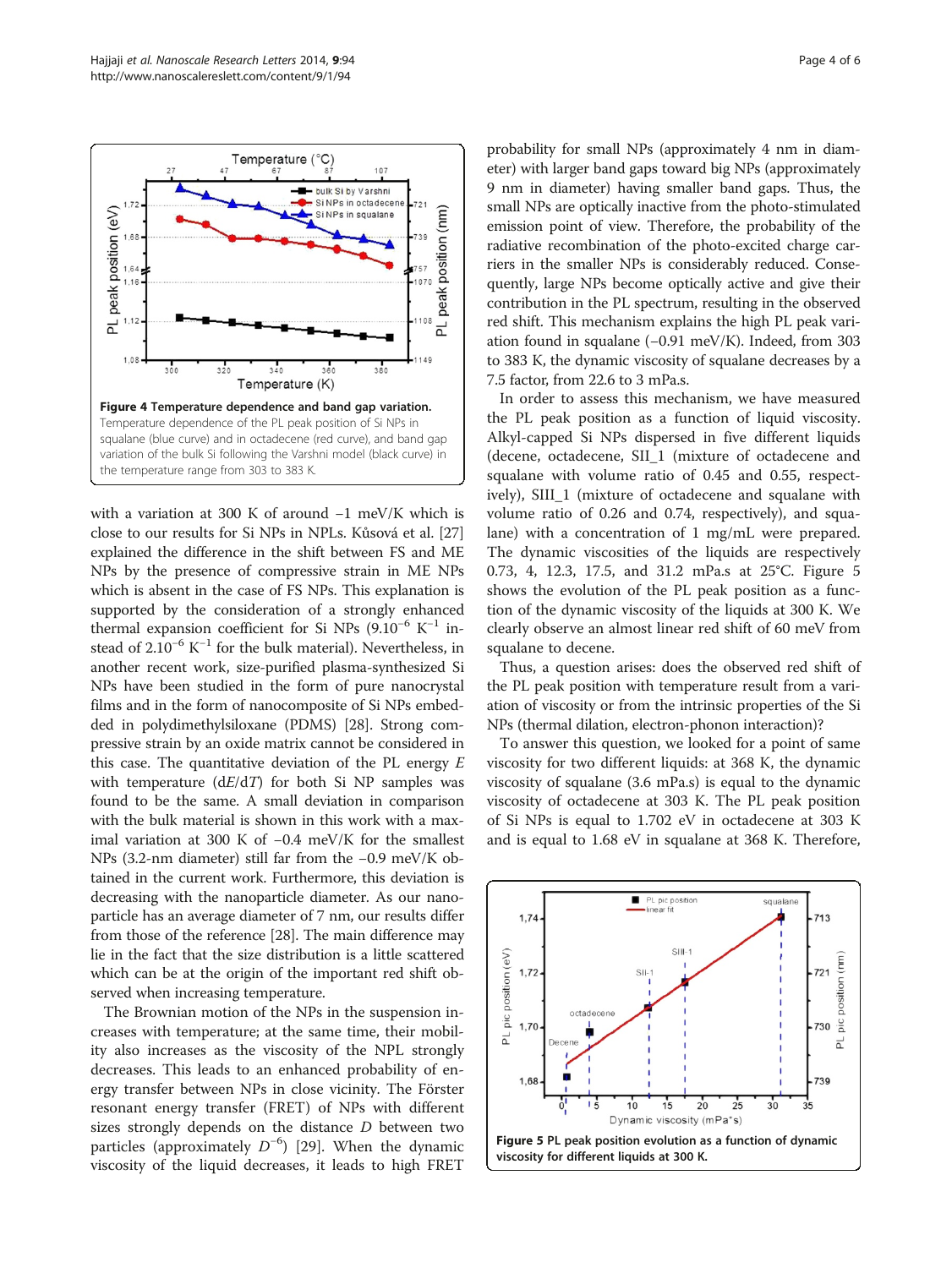there is a difference of 22 meV between the two PL peak positions which is very close to the shift given by the Varshni expression on bulk Si (17.5 meV) in the same temperature range (from 303 down to 368 K). Hence, when corrected from the viscosity effect, the red shift that we observed (around −0.3 meV/K) with temperature is close to the one reported by different groups.

## Conclusion

Si NPs prepared by electrochemical etching of bulk Si have been functionalized with alkyl chains (octadecene) for dispersion in NPLs like lubricants for mechanical bearings. Their potential application as fluorescent nanosensors for temperature measurement in lubricated contact with optical access has been evaluated. The important variation of the fluorescence emission energy with temperature (−0.9 meV/K) allows simple temperature measurement in squalane. Nevertheless, we have shown that this variation is mainly due to energy exchange between Si NPs promoted by viscosity reduction when the temperature is increased. For static condition in the fluid, this indirect temperature sensing via viscosity change is convenient, but in dynamic conditions of the mechanical contact, a more intrinsic measurement like PL lifetime [[21](#page-5-0)] is needed.

#### Abbreviations

DLS: dynamic light scattering; EET: exchange energy transfer; EtOH: ethanol; FRET: Förster resonant energy transfer; FS: free-standing; FTIR: Fourier transform infrared spectroscopy; HF: hydrofluoric acid; ME: matrix-embedded; NPs: nanoparticles; NPLs: nonpolar liquids; PDMS: polydimethylsiloxane; PL: photoluminescence; QDs: quantum dots; Si: silicon; TEM: transmission electron microscopy.

#### Competing interests

The authors declare that they have no competing interests.

#### Authors' contributions

HH wrote the manuscript and carried out the experiments and data analysis. DP, PV, GG, MQ, GB, and JMB guided the experiment's progress and manuscript writing and participated in mechanism discussions. SA, NPB, VM, and YC helped measure and collect the experimental data. All authors read and approved the final manuscript.

#### Authors' information

HH has obtained his Master's degree in Physics and Materials in June 2011 at University of Poitiers (France). In October 2011, he started his current Ph.D. project at Lyon Institute of Nanotechnologies. His main scientific interest focuses on synthesis, chemical functionalization, and optical characterization of silicon-based semiconductor nanostructures. SAA received his Master's degree in Chemistry from Kiev National Taras Shevchenko University in 1998 and then his Ph.D. degree in Chemistry at the same university in 2003 for his work on the 'Immobilization of organic acids on silica gel surface, thermochemical and catalytic properties of materials obtained'. Currently, SAA is working as an associate professor in the Chemistry Faculty of the same university. Since 2004, SAA has close scientific collaboration with INSA Lyon (France); he participated in European projects such as INTAS, IRSES, and LST. Fields of his research interests are as follows: surface chemistry of nanostructured materials (semiconductors, inorganic oxides), surface functionalization and characterization, and application of nanostructures in LDI mass spectrometry, sensors, and catalysis. GG received his Master's degree in Solid State Physics from Claude Bernard University in Lyon (France) in 1970 and then his Ph.D. degree in the same field and university in

1976 for his work on the 'Creation of defects in alkaly halides at low temperatures'. Currently GG is Professor Emeritus at INSA Lyon. From 1996 to 2007, he was the head of LPM (Laboratory of Physics of Materials) and then the vice head of INL (Institute of Nanotechnology of Lyon) from 2007 to 2010. He participated in seven European projects in the field of Materials and Devices for Microoptoelectronic. Fields of his research interests are as follows: defects in semiconductor materials and devices, and characterization of semiconductor nanostructures. NB studied at the University of Liverpool: MPhys in 2000 and Ph.D. Surface Physics in 2004. His Ph.D. was under the supervision of Prof. Peter Weightman and involved the study of ultrathin metallic surface alloys. NB has worked as a postdoctoral fellow at the University of Surrey, the Claude Bernard University Lyon, and Ecole Centrale Lyon with a common theme of physical characterization of nanomaterials. Since 2010, NB is a research engineer at the Claude Bernard University Lyon specializing in electron microscopy applied to the study of nanomaterials. VM received her Ph.D. degree in Physics from Université Joseph Fourier in Grenoble (France) in 2006. She worked on the elaboration of organic nanocrystals in sol-gel films for sensing applications. Between 2006 and 2007, she worked as a postdoctoral researcher at Commissariat à l'Energie Atomique (CEA) in Grenoble on the synthesis of FePt nanoparticles for magnetic data storage. Since 2008, she has been working as an assistant professor at Ecole Centrale de Lyon (France). Her research interest focuses on colloid (metal and oxide) synthesis and optical properties of hybrid nanoparticles working with plasmonic/fluorescent coupling. YC received his Ph.D. degree in Material Science from the Ecole Polytechnique Fédérale de Lausanne at Lausanne (Switzerland) in 1999. Between 1999 and 2001, he worked as an assistant of Pr Mathieu at EPFL on bacterial adhesion to PVC endotracheal tubes and was in charge of ToF-SIMS analysis. From 2001 to 2004, he worked in the research department of Goemar SA, Saint Malo (France). Since 2004, he joined the CNRS as a senior scientist. He focuses on microfabrication, surface chemistry and characterization, and biochips in particular glycoarrays. GB is a full Professor of the University in physics, optoelectronic, electronic, optronic and systems at INSA (Applied Sciences National Institute) of Lyon since 2001 and makes his research to the Institute of the Nanotechnology of Lyon where he was responsible of the development of new tools for nanocharacterization. He had put in place and coordinated a platform of nanoscopy since 2001. During his Ph.D. (1981) and 'Doctorat d'Etat' (1988), he has developed electro-optical spectroscopy techniques for the study of the physics of the deep level centers in the compound semiconductors. As a researcher of the CNRS from 1983 till 2001, he contributes to the development of InP and, afterwards (1994 to 2000), of the semiconducting photorefractive materials (InP:Fe, CdTe:V). Between 1991 and 1998, he studied the optical and electronic properties of heterostructures SiGe/Si and contributed to their integrations in devices for microelectronics (TBH, MOSFET) and for optoelectronics (photodetector, photovoltaic). He was the head of the group 'Matériaux et Composants Micro-Optoélectronique' of the 'Laboratoire de Physique de la Matière' at INSA Lyon where he studied the electronic and optical properties of Ge/Si nanostructures or InAs/InP quantum dots or Si nanocrystals in dielectrics. Since 2001, as coordinator of a platform of nanoscopy he put in place, he developed electric measurements by atomic force microscopy (AFM) with conductive tips to sound the local electronic properties of nanostructures of semiconductors with strong application potentiality. Since 2003, he is involved in the study of the third-generation high-efficiency photovoltaic cells where he has coordinated an ANR-PV project in 2006. He is a member of the team 'Spectroscopie et nanomatériaux' of the INL. Its whole research activity gave rise to more than 200 publications in scientific journals and in symposium proceedings. MQ finished his career in 2013 at LaMCoS, in the Group of Models Lubrication and Lubricants (ML2). His activities include the study of fluid lubrication mechanisms using physical methods (optical, Raman and fluorescence) and the consideration of liquid free surface and wetting phenomena. DP obtained his Ph.D. degree in 2007 at Ecole Centrale de Lyon (France) in the field of Tribology and Materials Science. After a postdoctoral position at the Institute for Material Science (Seville, Spain), he joined INSA of Lyon as an assistant professor in 2010. Currently, he is conducting his research activities in the Mechanics Laboratory Contacts and Dynamics (LaMCoS). His main scientific activity focuses on experimental studies in rheology, tribology, and elastohydrodynamic lubrication. PV graduated from INSA Lyon where he defended a Ph.D. in Mechanical Engineering in 1985. In 2002, he got a CNRS position as a senior scientist (Directeur de Recherche). His scientific current interests are focused on (i) the rheological and tribological behavior of multiphase or complex fluids under severe conditions, (ii) the development of multiphysics